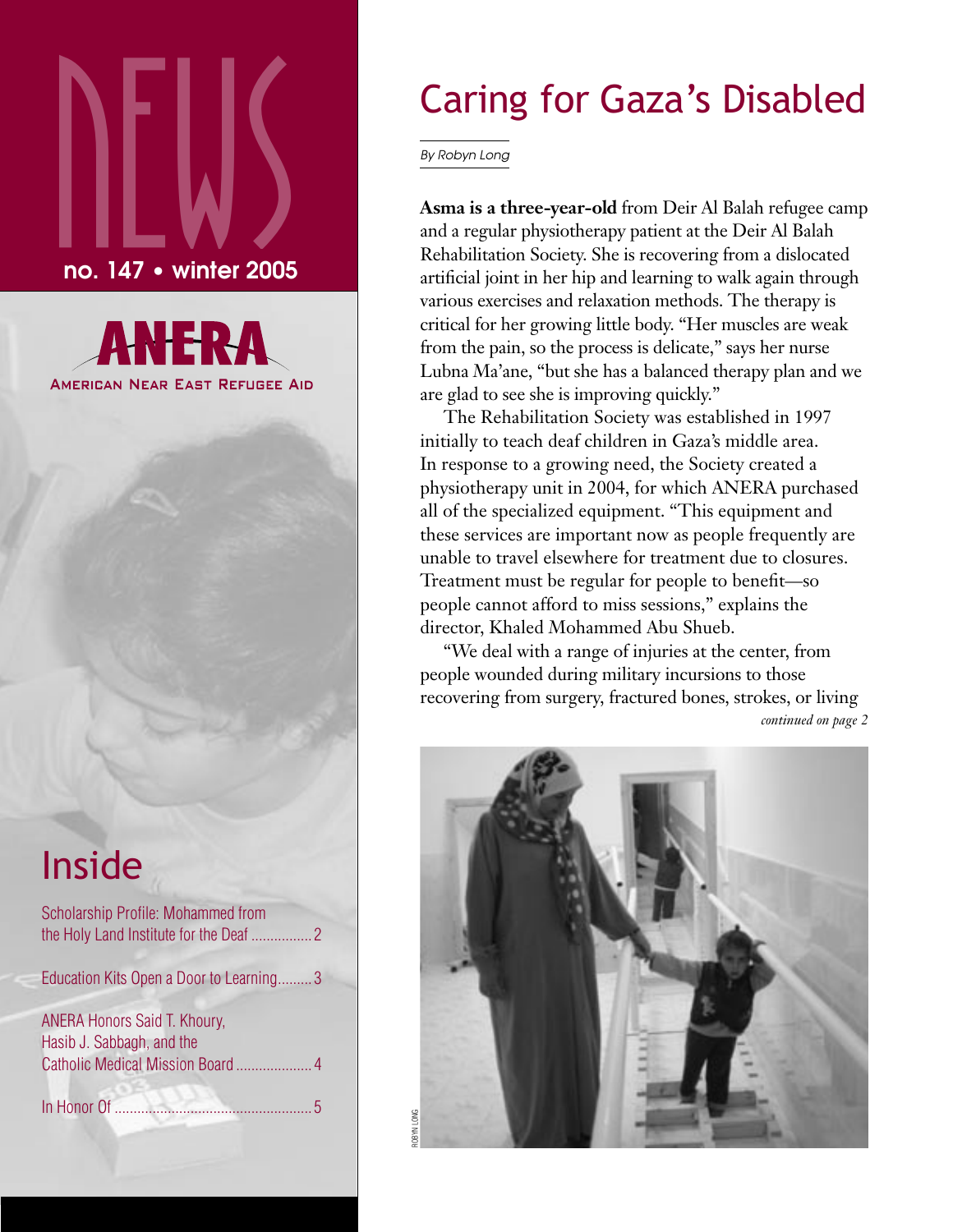

## **SCHOLARSHIP PROFILE**

#### **Mohammed from the Holy Land Institute for the Deaf**

Twelve year-old Mohammed was born deaf and blind. His supportive family taught him how to feed himself and other simple tasks, but still could not communicate with him. After enrolling him in the deaf-blind unit at the Holy Land Institute for the Deaf in Salt, Jordan three years ago, Mohammed's life began to change.

His teachers describe his improvement as extraordinary. With a hearing aid, Mohammed can hear very loud noises and feel the vibration of music. More importantly, he has learned to sign words, and he "hears" by having others sign in the palm of his hand. A happy child, he loves to tell jokes. How does he know if he is amusing his friends? He touches them to feel their laughter.

The Holy Land Institute for the Deaf (HLID) teaches over 150 students, ages 4-20, and has 120 students living on campus. HLID's mission is for its students to become mature, self-reliant, and productive members of society. This year, 30 students at HLID, including Mohammed, are receiving educational support through ANERA's Scholarship Program.

ANERA's Scholarship Program helps cover the costs of tuition, books, school supplies and medical expenses for 210 students in the West Bank, Gaza, Lebanon, and Jordan. For more information about how you can help a child in the Scholarship Program, contact Adrian Loucks, Director, at (202) 347-2558 or adrian@anera.org.



We are working to care for handicapped people and those recovering from injuries, while supporting their reintegration into society.

### Caring for Gaza's Disabled

*continued from page 1* 

with developmental disorders," states Nurse Ma'ane. Access to physical therapy services for the 322,000 residents in Gaza's middle area has become increasingly difficult over the last four years due to road closures and military incursions. Despite this, the Society pushes forward with its two primary goals, as described by Mr. Abu Shueb. "We are working to care for handicapped people and those recovering from injuries, while supporting their reintegration into society. [This] is an approach to the overall care of people."

To meet these needs, the Society has developed an outreach program to care for people in their homes. "We will either bring them here in wheelchairs or visit their homes to teach therapeutic techniques. This works well because it also teaches their families how to help them at home," explains Mr. Abu Shueb. The Society also donates hearing aids, crutches, eyeglasses, medical beds and other supplies to patients for use in their homes.

The center cares for people of all ages, Asma being one of the youngest patients, and the oldest thus far being 68 years old. "Children are more [challenging] to help because they are afraid of the therapy and treatment can be painful in the beginning," says Nurse Ma'ane. The secret, she reveals, is remaining playful. "It helps to play with them first, to get them to laugh," she says while pulling a ball of silly putty from her coat pocket. "They love this for instance. They will mold it into shapes I can't imagine and it relaxes their minds before therapy."

In conjunction with physiotherapy, therapists at the Society work to reintegrate people into their community. This is particularly important for children, so the center offers programs such as art or music classes for kids with and without disabilities. "Disabled children usually feel excluded from society and it's frustrating for them. Organized events [make children] feel more comfortable with one another," Mr. Abu Shueb says. ◗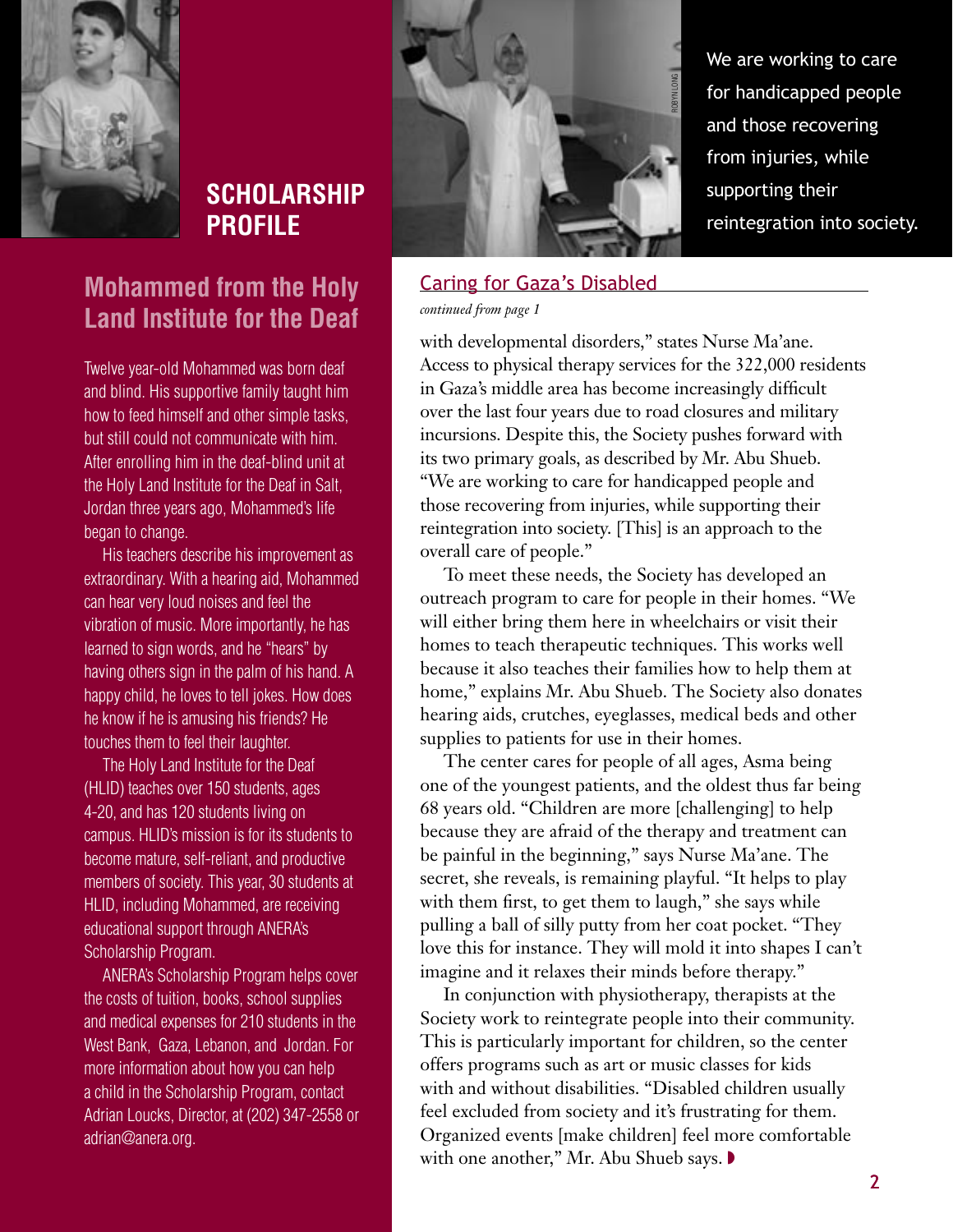

## Education Kits Open a Door to Learning

By Ghadah Kaleel

**Ula Jumaa, 10 years old**, and Mohammed Lahham, 9 years old, are big fans of their new education kits. Each kit contains a small chalkboard, chalk eraser, box of chalk, 3 pencils, pencil sharpener, notebook, and safety scissors, all kept together in a durable cloth bag with a drawstring and velcro closure. Ula can't decide which item is her favorite. She agrees with Mohammed that writing on their own chalkboard is easier to make changes than writing on paper. She also enjoys coloring on the notepad and cutting out shapes.

ANERA received the first donation of education kits from the Latter-day Saint Charities (LDS Charities) in February 2000. Since then LDS Charities has donated seven containers of humanitarian supplies, including 3,500

Ms. Abu Dayyeh's goal is to prepare her students to join regular schools with skills that will allow them to keep up with their peers. The education kits help reach that goal.

more school kits assembled by volunteers at the LDS Charities' warehouse in Salt Lake City. ANERA has put these kits into the hands of needy children in 21 institutions throughout the West Bank, Gaza and Jerusalem.

Ula and Mohammed attend one of these institutions — Nur Al Bara'h Rehabilitation Society. Located in Bethlehem, it addresses the shortage of services for children suffering from hearing problems, developmental delays, as well as speech and language disorders. Since its establishment in 2000, the center has succeeded in providing rehabilitation services to more than 340 children from Bethlehem and surrounding villages and refugee camps.

A creative and passionate individual, Jamileh Abu-Dayyeh, the center's Director, says that Ula and

*continued on page 5*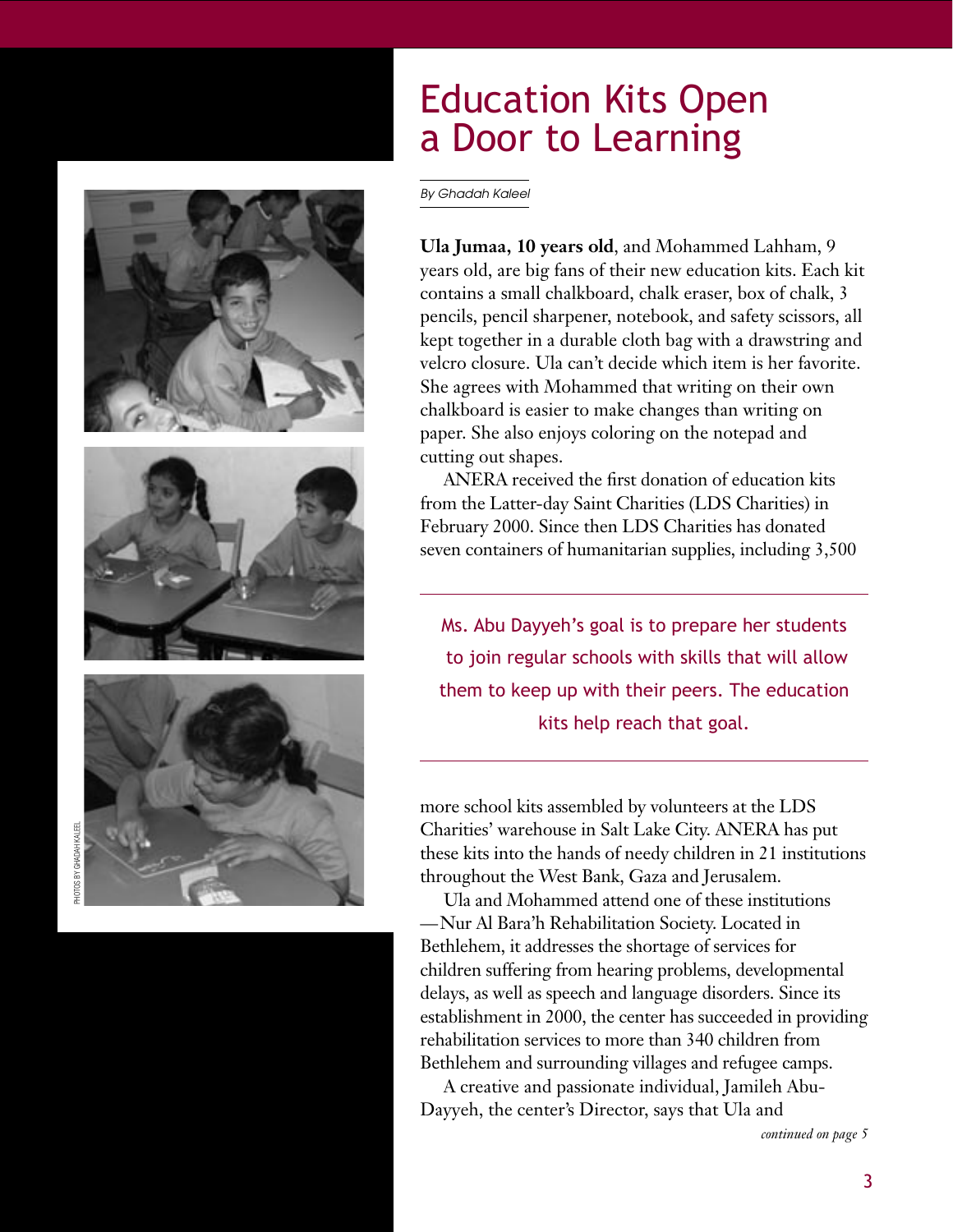## ANERA Honors Said T. Khoury, Hasib J. Sabbagh, and the Catholic Medical Mission Board

**At its Annual Dinner in September,** ANERA honored Mr. Said T. Khoury, Mr. Hasib J. Sabbagh, and the Catholic Medical Mission Board (CMMB) for their partnership and strong commitment to helping the people of West Bank, Gaza, and Lebanon.

"It is important that ANERA recognize the fantastic support we receive from our many partners and donors," stated Les Janka, ANERA's Board Chair. "Without their help, our work would not be possible. Mr. Khoury, Mr. Sabbagh and CMMB are among ANERA's most loyal, generous supporters who want to make a beneficial, lasting impact on the future of people in the Middle East."

Mr. Sabbagh and Mr. Khoury are founding members of Consolidated Contractors Group of Companies (CCC Group), and are current chairman and president, respectively.

Through ANERA, the CCC Group, Mr. Khoury, and Mr. Sabbagh pioneered the construction of the Said Khoury Information Technology Center of Excellence at Al-Quds University in Jerusalem. The Center trains Palestinian men and women in IT solutions and serves as a resource for local IT businesses. They also have donated





"It is important that ANERA recognize the fantastic support we receive from our many partners and donors," stated Les Janka, ANERA's Board Chair.

generously to ANERA's Milk for Preschoolers project that addresses acute and chronic malnutrition among children age five and under in Gaza. This project will reach 12,000 children in the 2004-2005 school year.

Over the past four years, CMMB provided ANERA programs in the West Bank, Gaza, and Lebanon with multiple shipments of pharmaceuticals and medical supplies valued at \$4.7 million. These donations were distributed to dozens of clinics and hospitals treating thousands of women and children and low-income families in critical need of health care.

ANERA greatly appreciates the support and contributions of these three donors to its mission to improve the lives of people in the Middle East. ◗



PHOTOS FOR THIS ARTICLE BY ALFONSO WRIGHT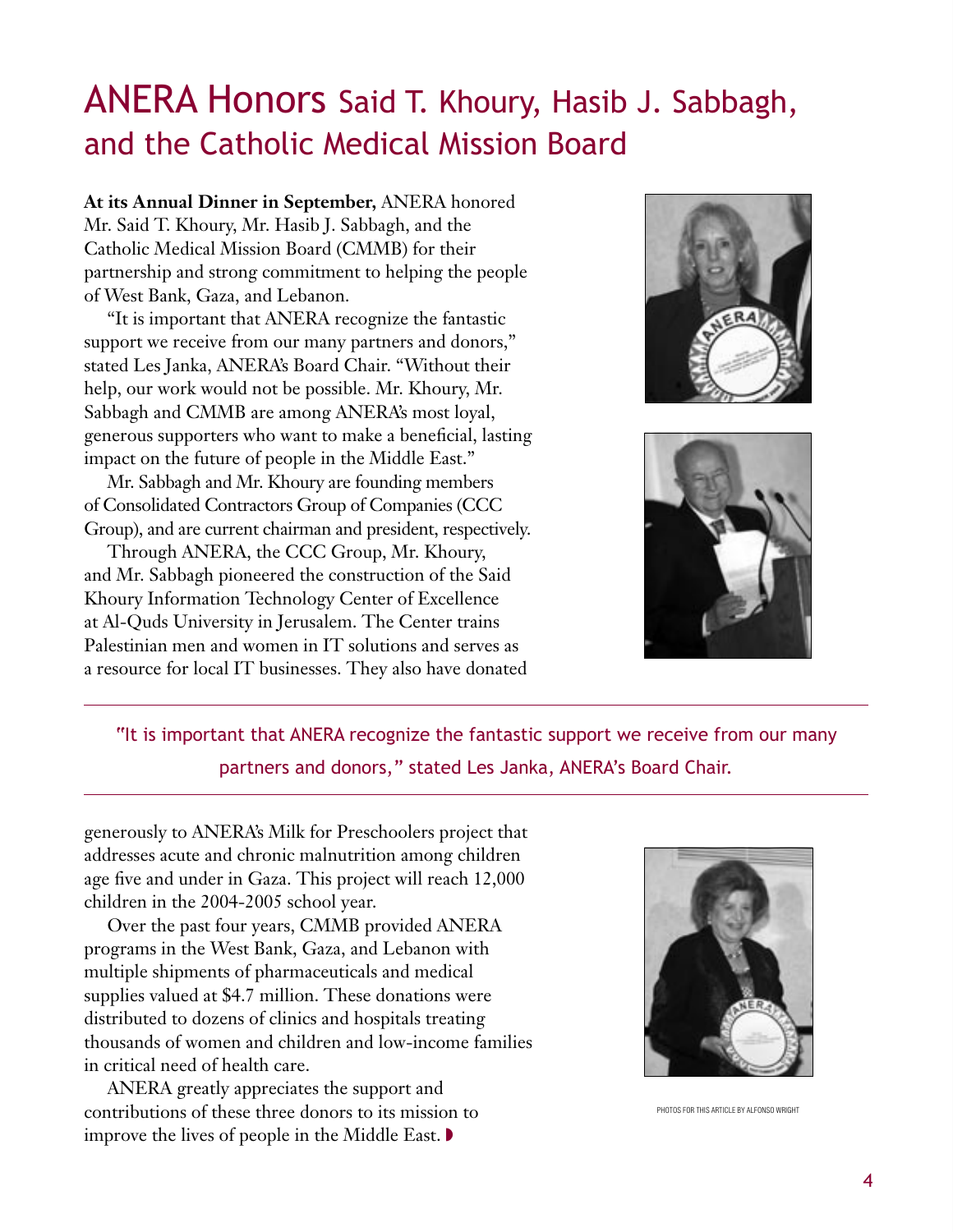#### Education Kits

#### *continued from page 3*

Mohammed came to Nur al Bara'h at the start of the school year. Although already 9 and 10 years old, they began their studies with first grade curriculum. After a month, they were able to advance to second grade material. Ms. Abu-Dayyeh is careful not to let the students feel like they are behind other children at 'normal' schools. She smiles as both children say they are in fourth grade. Mohammed comments, "They respect us here." Ms. Abu Dayyeh's goal is to prepare her students to join regular schools with skills that will allow them to keep up with their peers. The education kits help reach that goal.

She uses these kits in class as an active teaching tool. Children enjoy writing with their own chalkboard. It makes them feel as 'smart' as the teachers. The notepads are used for drawing and art therapy, along with the scissors. This activity helps develop fine motor coordination and is fun for the children.

With the poverty level in the West Bank and Gaza now at approximately 50%, many families cannot afford to purchase school supplies for their children even though they are available on the market. With these education kits, provided through the ANERA and LDS Charities partnership, children like Ula and Mohammed now feel confident going to school. They can learn because they have the supplies they need.  $\blacktriangleright$ 

## FREE DVD

Now available! ANERA has created a short DVD about our work in the Middle East. If you would like a copy, you may either fill out and mail the form below, or email us at **anera@anera.org** with your name, address, and the number of copies you would like, and please type "DVD" in your subject line. Supply is limited.

| Name: Name and the second contract of the second contract of the second contract of the second contract of the |
|----------------------------------------------------------------------------------------------------------------|
|                                                                                                                |
|                                                                                                                |
|                                                                                                                |
|                                                                                                                |
|                                                                                                                |

## in honor of

Dr. Daniel B. Street Mr. Adeeb Geadah Mrs. Margaret Armstrong Mrs. Virginia Whitney Dorman Hana Barhoush and Marwan Dalloul's wedding Mr. Sabi Kanaan Mr. Daoud Ibrahim Kattouah Zana Bashnaq and Bryan Ganzel's wedding Tom Veblen Mr. Dominic Simpson Ms. Laila Buell Senator George McGovern Mr. Salim Kublawi Jose E. Bricio Helen B. and Walter E. Kelley Jas E. York Dr. Rony Kako Dr. & Mrs. Vicken Kalbian Annis Abbeyad Sally Blaker & Sybel Morris Ms. Bertha Reynaud Mr. Galen Pospisil Mr. Donald Trumpour

#### **Planning ahead?**

Please remember ANERA in your will as:

#### "**American Near East Refugee Aid**"

1522 K Street, NW, Washington, DC 20005 Federal Tax ID # 52-0882226.

For more information about ANERA's Legacy Society or about a gift from your estate, contact Nina Dodge by email (ndodge@anera.org) or telephone (202-347-2558).